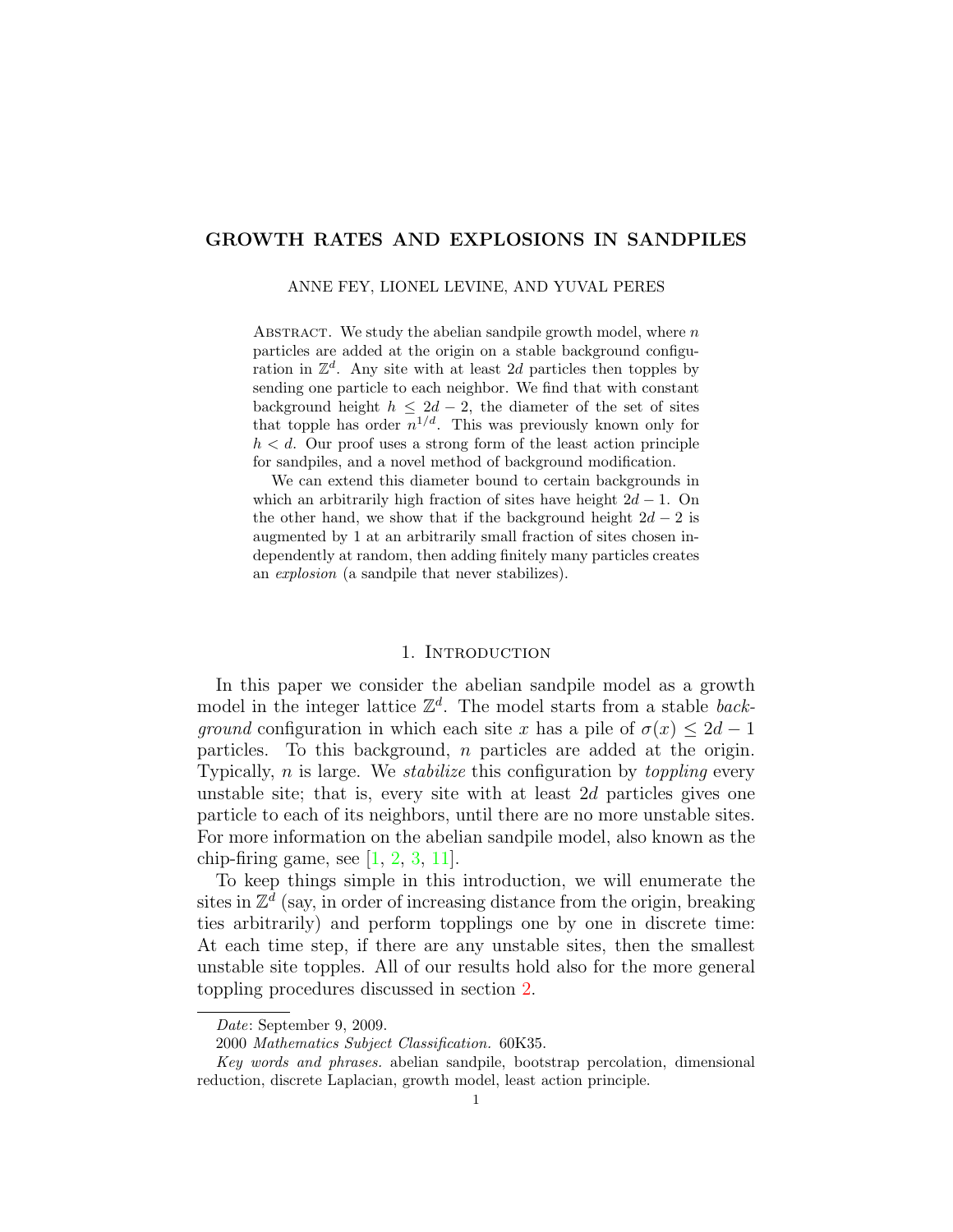

<span id="page-1-0"></span>FIGURE 1. Left: Stable sandpile of  $n = 2 \cdot 10^5$  particles in  $\mathbb{Z}^2$  on background height  $h = 2$ . Right: Sandpile of  $n = 15000$  particles in  $\mathbb{Z}^2$  on background height 3, except every fifth row and column has background height 2. In both cases, the set  $T_n$  is a square. Color scheme: sites colored blue have 3 particles, turquoise 2 particles, yellow 1 particle, red 0 particles.

Let  $T_n = T_{n,d,\sigma}$  be the set of sites that topple (Figure [1\)](#page-1-0). Since these sets are nested,  $T_1 \subseteq T_2 \subseteq \ldots$ , it is natural to view them as a growth model, with  $n$  playing the role of a time parameter. We distinguish between two extreme cases. If  $T_n$  is finite for all n, we say that  $\sigma$  is robust. In this case we are interested in the growth rate, i.e. in how the diameter of  $T_n$  grows with n.

At the other extreme, if  $T_n = \mathbb{Z}^d$  for some n, then every site topples infinitely often. Otherwise, some site  $x \in \mathbb{Z}^d$  must finish toppling before all of its neighbors do; since each neighbor topples at least once after x finishes toppling, x receives 2d additional particles and must topple again.

If  $T_n = \mathbb{Z}^d$  for some n, then we say that  $\sigma$  is explosive, and it is exploding when the n particles are added. (In  $[7]$ , the term 'not stabilizable' was used for 'exploding,' and 'metastable' for 'explosive.') The simplest example of an explosive background is  $\sigma(x) = 2d-1$  for all x, to which the addition of a single extra particle causes every site in  $\mathbb{Z}^d$ to topple infinitely many times.

We remark that an intermediate behavior is possible, when  $T_n$  is infinite for a finite n, but  $T_n \neq \mathbb{Z}^d$  for all n. An example is the background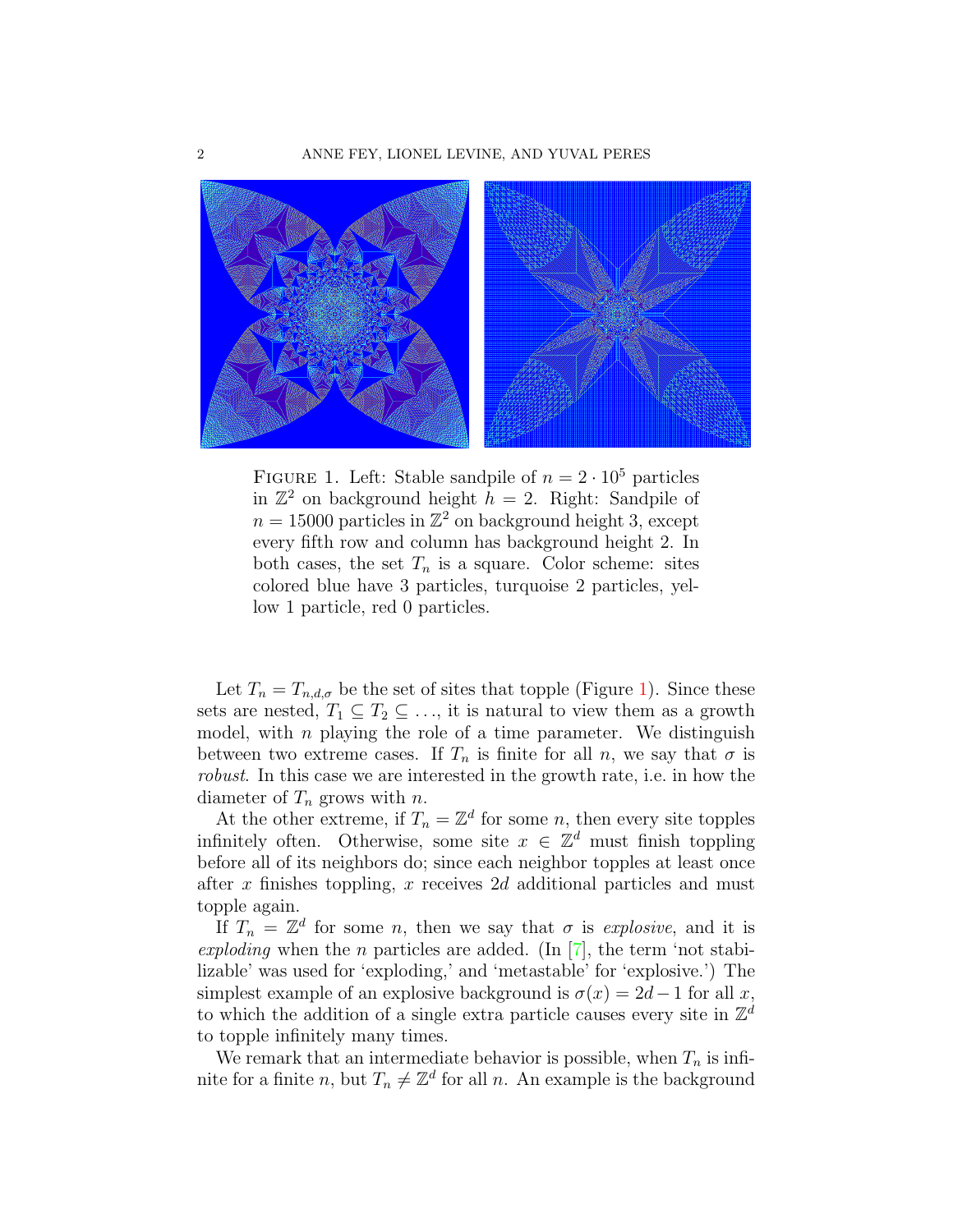

<span id="page-2-0"></span>FIGURE 2. An exploding sandpile started from  $n = 5000$ particles in  $\mathbb{Z}^2$ . Background height is 2 except for sites in the lattice generated by  $(1, 10)$  and  $(10, 1)$ , which have background height 3. Unstable sites are colored black.

with 3 particles at every site on the x-axis in  $\mathbb{Z}^2$ , and 2 particles at every other site. Adding one particle at the origin produces an infinite avalanche of topplings, but each site topples only finitely many times. This example shows that exploding is a strictly stronger condition than having an infinite avalanche of topplings.

The papers [\[6\]](#page-18-5) and [\[10\]](#page-18-6) investigated the case of a robust constant background of  $h \leq 2d - 2$  particles at every site. In the regime  $h < d$ , the diameter of  $T_n$  grows like  $n^{1/d}$ ; the best known bounds can be found in [\[10,](#page-18-6) Theorem 4.1]. In the case  $h = 2d - 2$ , the set  $T_n$  is a cube for every *n*, and an upper bound for the radius is  $n$  [\[6,](#page-18-5) Theorem 4.1]. No proof was found for a better upper bound, even though simulations clearly indicated a growth rate proportional to  $n^{1/d}$ .

In this paper we complete the picture by deriving an upper bound of order  $n^{1/d}$  on the diameter of  $T_n$  for all  $h \leq 2d-2$ , and even for some backgrounds arbitrarily close to  $2d - 1$ . We first correct a gap in the proof of the outer bound of [\[10,](#page-18-6) Theorem 4.1], which we thank Haiyan Liu for pointing out to us. Then we use this theorem together with a new technique of "background modification" to extend the bounds to higher values of h.

Throughout the paper, we will typically use the symbol  $\sigma$  to indicate a stable background configuration, and  $\eta$  to indicate an arbitrary (possibly unstable) configuration. We use  $h$  to denote the constant configuration  $\sigma(x) \equiv h$ , and we denote a single particle at the origin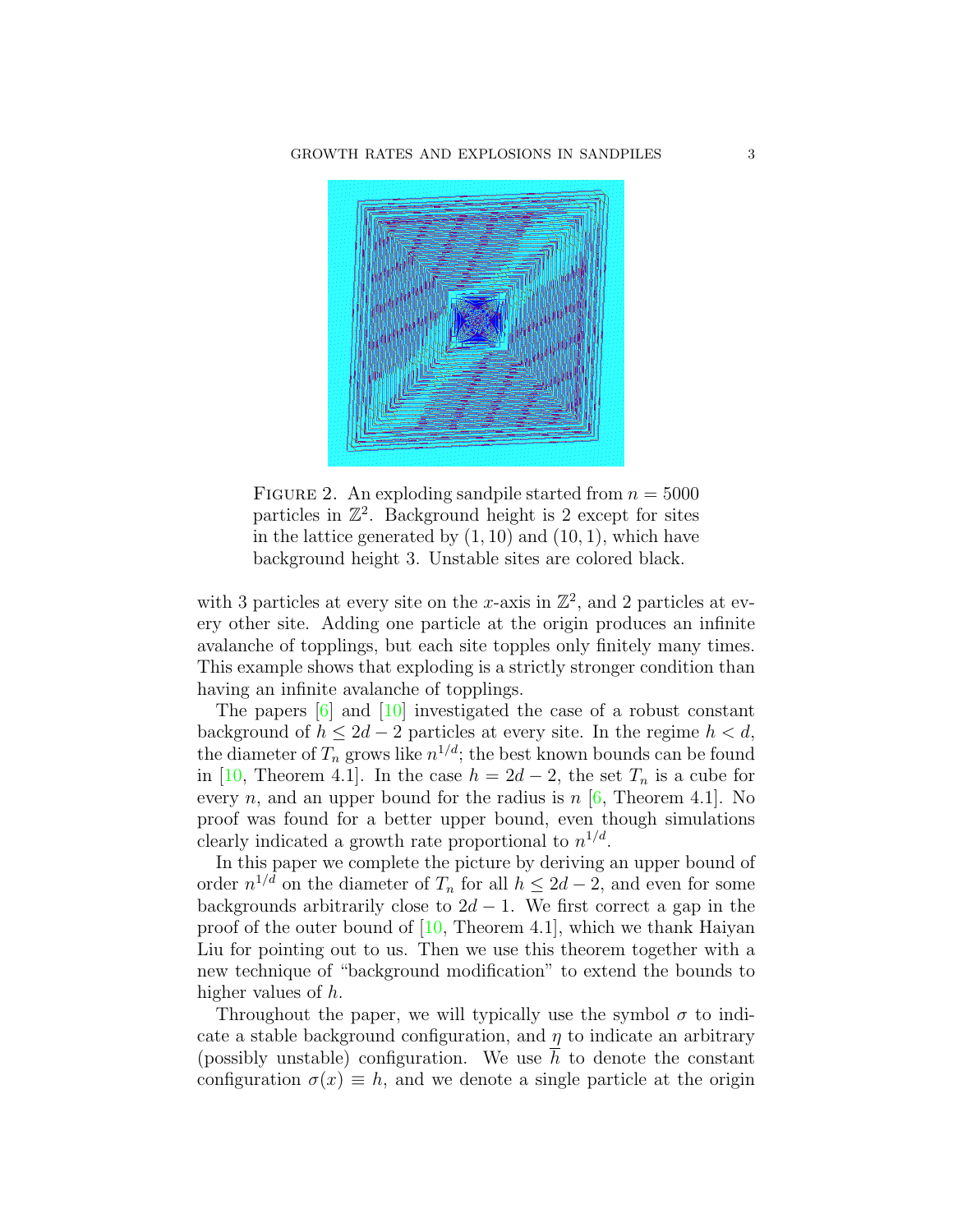by  $\delta_o$ . Write

$$
Q_r = \{ x \in \mathbb{Z}^d \, : \, \max |x_i| \le r \}
$$

for the cube of side length  $2r + 1$  centered at the origin in  $\mathbb{Z}^d$ . Let  $\omega_d$ be the volume of the unit ball in  $\mathbb{R}^d$ .

Our main result, proved in section [3,](#page-8-0) is the following.

<span id="page-3-0"></span>**Theorem 1.1.** Fix integers  $d \leq h \leq 2d - 2$ , and let  $T_{n,d,\overline{h}}$  be the set of sites in  $\mathbb{Z}^d$  that topple during the stabilization of  $\overline{h} + n\delta_o$ . Then for any  $\epsilon > 0$ , we have

$$
T_{n,d,\overline{h}} \subset Q_r
$$

for all sufficiently large n, where

$$
r = \frac{d+\epsilon}{2d-1-h} \left(\frac{n}{\omega_d}\right)^{1/d}
$$

.

In the case  $d = h = 2$ , Theorem [1.1](#page-3-0) gives a bound of  $\frac{2+\epsilon}{\sqrt{\pi}}$ √  $\overline{n}~\approx$ 1.13 $\sqrt{n}$  on the radius of the square of sites that topple. Large scale simulations by David Wilson indicate that the actual radius is approxsimulations by L<br>imately  $0.75\sqrt{n}$ .

It is natural to ask what happens when the background height  $h$ exceeds  $2d - 2$ . While the background  $2d - 1$  is explosive, our next result shows that there exist robust backgrounds in which an arbitrarily high proportion of sites have  $2d - 1$  particles. For  $m \geq 1$ , let

$$
\Lambda(m) = \{ x \in \mathbb{Z}^d : m \nmid x_i \text{ for all } 1 \le i \le d \}.
$$

Thus  $\Lambda(m)$  is a union of cubes of side length  $m-1$ . The following theorem generalizes the case  $h = 2d - 2$  of Theorem [1.1,](#page-3-0) which corresponds to the case  $m = 1$ .

<span id="page-3-1"></span>**Theorem 1.2.** For any  $m \geq 1$ , the background

$$
\sigma = \overline{2d - 2} + 1_{\Lambda(m)}
$$

is robust on  $\mathbb{Z}^d$ . Moreover, writing  $T_{n,d,\sigma}$  for the set of sites in  $\mathbb{Z}^d$  that topple during the stabilization of  $\sigma + n\delta_o$ , then for any  $\epsilon > 0$ , we have

$$
T_{n,d,\sigma}\subset Q_r
$$

for all sufficiently large n, where

$$
r = m(d + \epsilon) \left(\frac{n}{\omega_d}\right)^{1/d}.
$$

On the basis of this theorem, one might guess that  $2d-1$  is the critical density below which a background is robust and above which it is explosive. Our next two results show that this is not the case.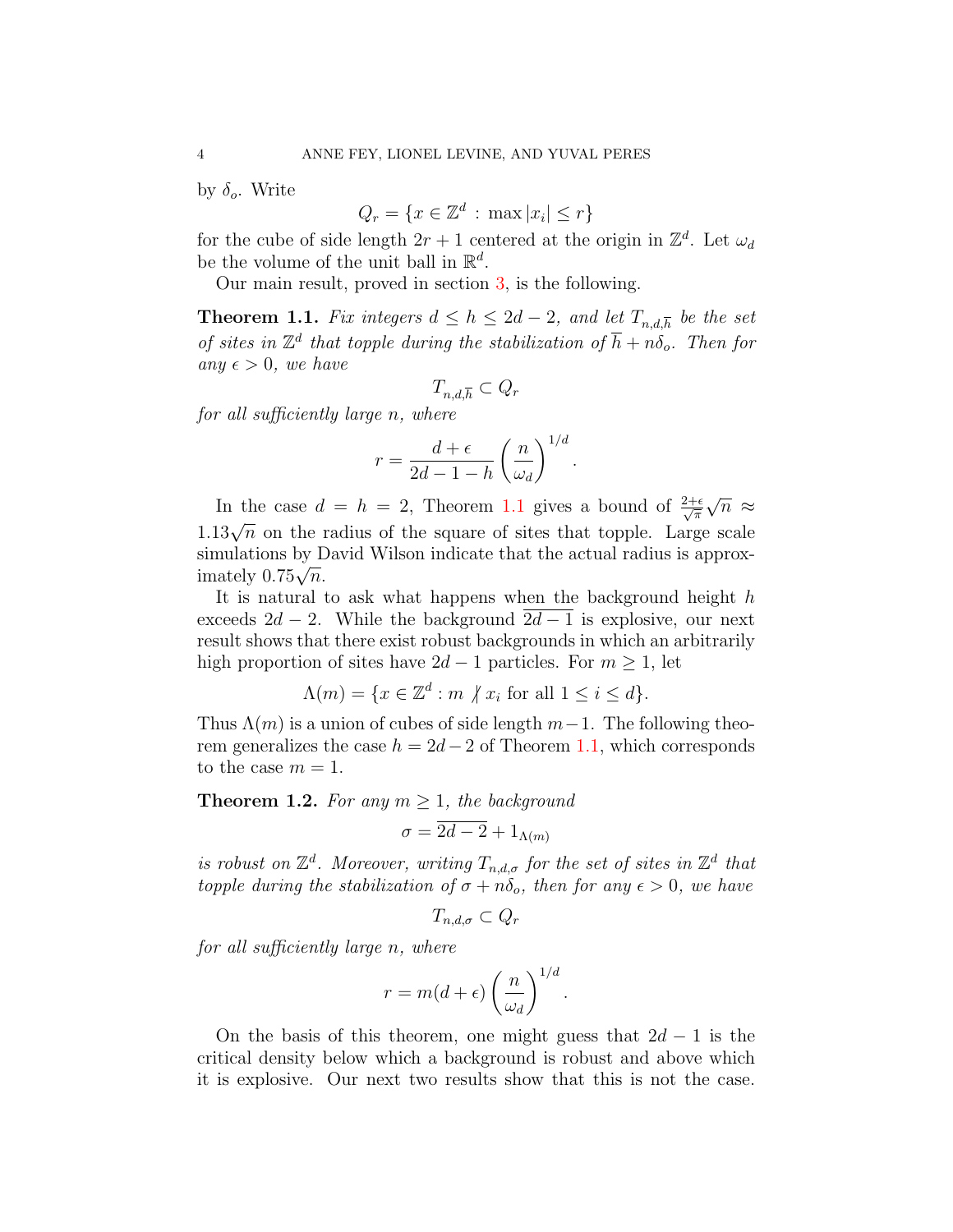Starting from background height  $2d - 2$ , we can destroy robustness by adding extra particles on an arbitrarily sparse lattice  $L \subset \mathbb{Z}^d$  (Figure [2\)](#page-2-0).

<span id="page-4-1"></span>**Proposition 1.3.** Let  $\mathbf{x}_i = (x_{i1}, \ldots, x_{id})$  for  $i = 1, \ldots, d$  be linearly independent vectors in  $\mathbb{Z}^d$  satisfying  $gcd(x_{1j},...,x_{dj}) = 1$  for all  $j =$ 1, ..., d. Let  $L = \mathbb{Z}x_1 + ... + \mathbb{Z}x_d$ . Then the background  $\overline{2d-2} + 1_L$ on  $\mathbb{Z}^d$  is explosive.

Comparing Theorem [1.2](#page-3-1) and Proposition [1.3,](#page-4-1) we see that the geometry of the extra particles plays a more important role in determining robustness than the density of sites at which particles are added. In particular, the fact that L intersects every hyperplane in  $\mathbb{Z}^d$  that is parallel to one of the coordinate hyperplanes, while  $\Lambda(m)$  does not, plays a key role in the proofs.

As our next result shows, the lattice structure is not essential in Proposition [1.3.](#page-4-1) We can also produce an explosive background by adding particles at rare random sites.

<span id="page-4-2"></span>**Proposition 1.4.** Fix  $\epsilon > 0$ , and let  $(\beta(x))_{x \in \mathbb{Z}^d}$  be independent Bernoulli random variables with  $\mathbb{P}(\beta(x) = 1) = \epsilon$ . With probability 1, the background  $\overline{2d-2} + \beta$  on  $\mathbb{Z}^d$  is explosive.

Our proofs make extensive use of the abelian property of the abelian sandpile model, which we state and generalize in the next section.

### 2. Least Action Principle

<span id="page-4-0"></span>We begin by recalling the notion of toppling procedure defined in  $[8]$ . This formalism includes most of the natural ways to topple, including: discrete time parallel updates, in which all unstable vertices topple simultaneously; toppling in nested volumes, in which we successively stabilize larger and larger finite regions of  $\mathbb{Z}^d$ ; and Markov toppling in continuous time, in which each site has a Poisson clock and attempts to topple whenever its clock rings. The technical details of the toppling procedures are tangential to our main argument, so the reader may wish to skim them and move on to the ["least action principle,](#page-7-0)" which is the only new material in this section.

Let  $\mathcal{X} = \mathbb{Z}^{\mathbb{Z}^d}$ . We think of elements of  $\mathcal{X}$  as particle configurations on  $\mathbb{Z}^d$  in which some sites may have a negative number of particles. We endow  $X$  with the Borel  $\sigma$ -algebra coming from the product topology, with  $\mathbb Z$  having the discrete topology. On  $\mathbb Z^d$  and on  $\mathbb N$  we use the full power set as a  $\sigma$ -algebra, and on the half-line  $[0,\infty)$  we use the usual Borel  $\sigma$ -algebra. A *toppling procedure* is a measurable function

$$
T : [0, \infty) \times \mathbb{Z}^d \times \mathcal{X} \to \mathbb{N}
$$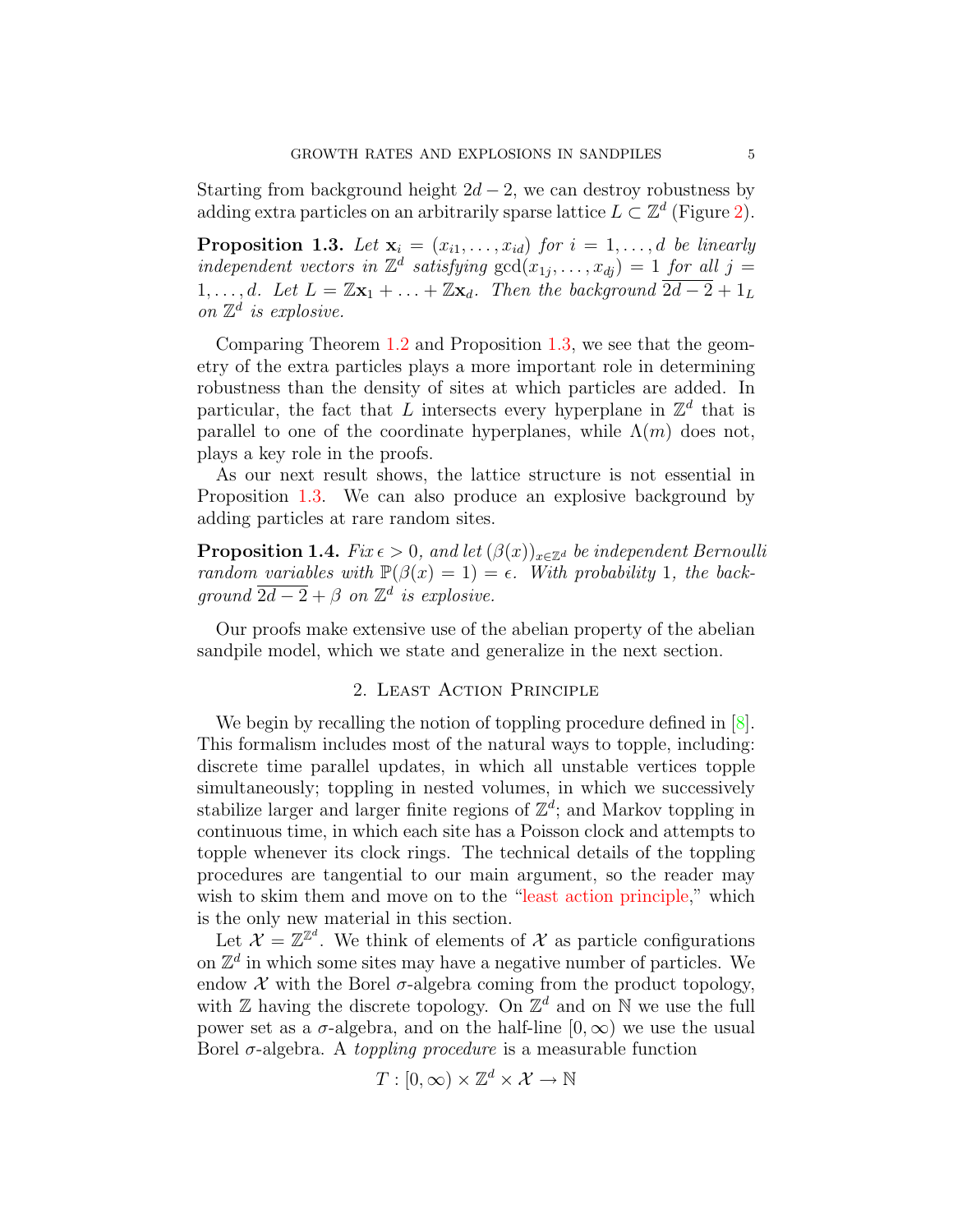satisfying for all  $\eta \in \mathcal{X}$  and all  $x \in \mathbb{Z}^d$ 

- (a)  $T(0, x, \eta) = 0$ .
- (b) The function  $t \to T(t, x, \eta)$  is right-continuous and nondecreasing with jumps of size at most one, i.e., for all  $t \geq 0$ ,

$$
T(t, x, \eta) - \lim_{s \uparrow t} T(s, x, \eta) \le 1.
$$

- (c) In every finite time interval, there are only finitely many jumps at x.
- (d) There is no "infinite backward chain of topplings," i.e., no path  $x_1 \sim x_2 \sim \ldots$  and sequence of times  $t_1 > t_2 > \ldots$  such that for all  $i = 1, 2, \ldots$

$$
T(t_i, x_i, \eta) > \lim_{s \uparrow t_i} T(s, x_i, \eta).
$$

We interpret  $T(t, x, \eta)$  as the number of times x topples in the time interval [0, t], for initial configuration  $\eta$ . We say that x topples at time t for initial configuration  $\eta$ , if

$$
T(t,x,\eta)>\lim_{s\uparrow t}T(s,x,\eta).
$$

The toppling procedure  $T$  may be deterministic (as in parallel updates or nested volumes) or random (as in Markov toppling). A random toppling procedure can be viewed as a measurable function

$$
T: [0, \infty) \times \mathbb{Z}^d \times \mathcal{X} \times \Omega \to \mathbb{N} \cup \{\infty\}
$$

where  $\Omega$  is a probability space. In this case, we require  $T(\cdot, \cdot, \cdot, \omega)$  to satisfy properties (a)-(d) for almost all  $\omega \in \Omega$ .

If  $u, v$  are functions on  $\mathbb{Z}^d$ , write  $u \leq v$  if  $u(x) \leq v(x)$  for all  $x \in \mathbb{Z}^d$ . The discrete Laplacian  $\Delta u$  of u is the function

<span id="page-5-0"></span>
$$
\Delta u(x) = \sum_{y \sim x} u(y) - 2d u(x) \tag{1}
$$

where the sum is taken over the 2d lattice neighbors of  $x$ .

Given a toppling procedure T and initial configuration  $\eta$ , the resulting configuration at time  $t$  is

$$
\eta_t := \eta + \Delta T(t,\cdot,\eta).
$$

We say that T is *legal* for  $\eta$  if for all  $x \in \mathbb{Z}^d$  and all  $t \geq 0$  such that x topples at time  $t$ , we have

$$
\lim_{s \uparrow t} \eta_s(x) \ge 2d.
$$

That is, in a legal toppling procedure only unstable sites are toppled.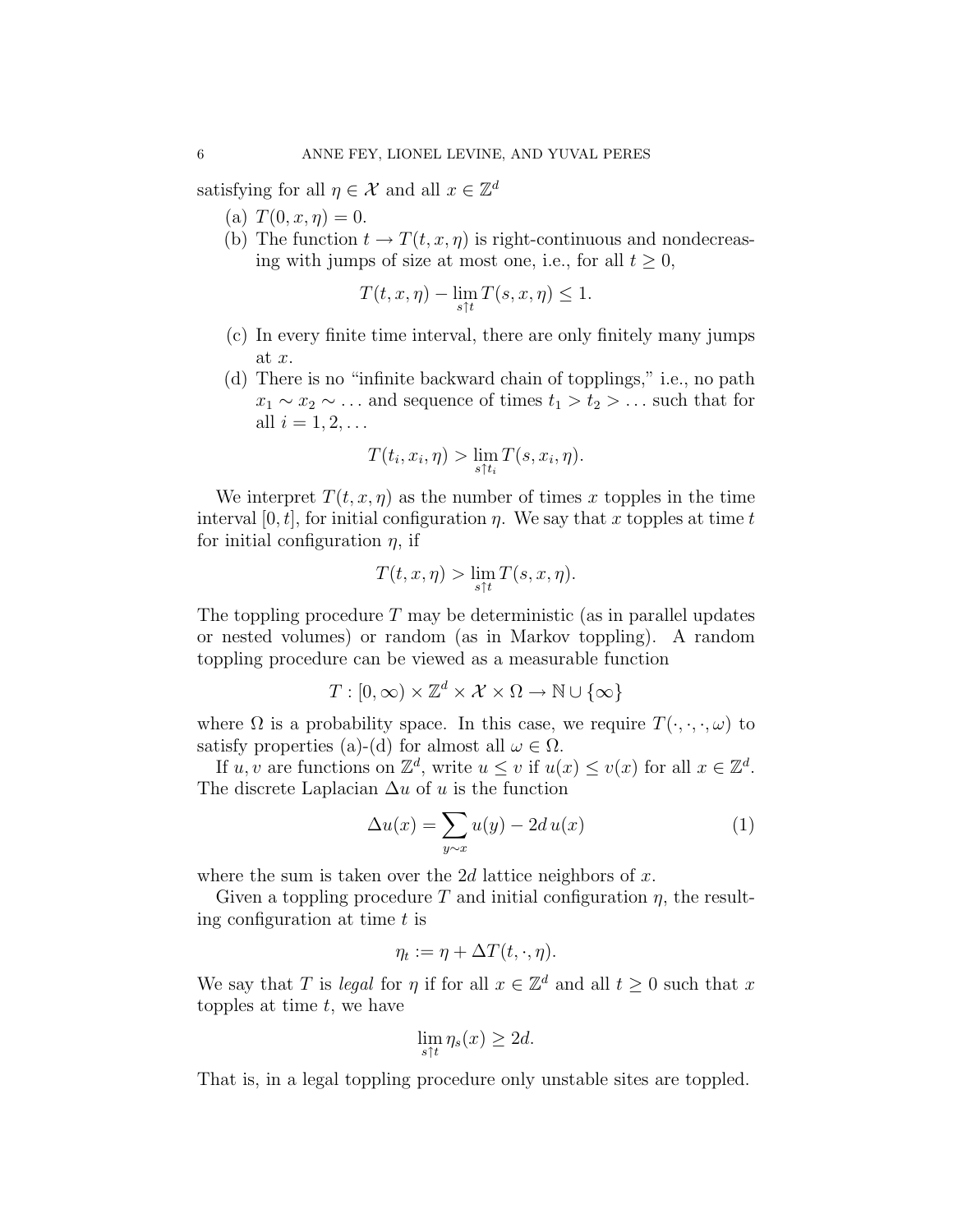We set

$$
T(\infty, x, \eta) = \sup_{t \ge 0} T(t, x, \eta) \in \mathbb{N} \cup \{\infty\}.
$$

We say that T is *finite* for initial configuration  $\eta$ , if  $T(\infty, x, \eta) < \infty$ for all  $x \in \mathbb{Z}^d$ . In this case, we say that T is *stabilizing* for  $\eta$  if

$$
\eta_{\infty} := \eta + \Delta T(\infty, \cdot, \eta) \le \overline{2d - 1}.
$$

That is, in the final configuration  $\eta_{\infty}$  no site is unstable.

The following lemma has been proved a number of times in various settings [\[2,](#page-18-1) [3,](#page-18-2) [4,](#page-18-8) [8,](#page-18-7) [11\]](#page-18-3).

**Lemma 2.1.** (Abelian property) For any  $\eta \in \mathcal{X}$ , if T is a finite legal stabilizing toppling procedure for η, then any legal toppling procedure is finite for  $\eta$ . Moreover if  $T'$  is another legal stabilizing toppling procedure for  $\eta$ , then for all  $x \in \mathbb{Z}^d$ 

$$
T(\infty, x, \eta) = T'(\infty, x, \eta).
$$

If  $\eta$  is a particle configuration for which there exists a finite legal stabilizing toppling procedure, then we say that  $\eta$  stabilizes; otherwise, we say that  $\eta$  is *exploding*. If  $\eta$  stabilizes, then the function  $u : \mathbb{Z}^d \to \mathbb{N}$ given by

<span id="page-6-0"></span>
$$
u(x) = T(\infty, x, \eta),\tag{2}
$$

where T is any legal stabilizing toppling procedure for  $\eta$ , is called the odometer of η.

Note that if every site topples at least once, then  $\eta$  must be exploding. Otherwise, by the no infinite backward chain condition (d), some site  $x \in \mathbb{Z}^d$  must finish toppling no later than all of its neighbors do; since each neighbor topples at least once more,  $x$  receives  $2d$  additional particles and must topple again, a contradiction. Thus we have shown

<span id="page-6-1"></span>**Lemma 2.2.** [\[8,](#page-18-7) Theorem 2.8, item 4] If  $\eta$  stabilizes, then  $u(x) = 0$ for some  $x \in \mathbb{Z}^d$ .

Let  $\eta$  be a particle configuration that stabilizes, and let  $u$  be its odometer function [\(2\)](#page-6-0). In our application, we will take  $\eta = \sigma + n\delta_o$ , where  $\sigma$  is a robust background. Since  $\Delta u(x)$  counts the net number of particles exiting the site x, the stabilization  $\eta_{\infty}$  of  $\eta$  is given by

$$
\eta_{\infty} = \eta + \Delta u.
$$

**Definition.** Given a particle configuration  $\eta$  on  $\mathbb{Z}^d$ , a function  $u_1$ :  $\mathbb{Z}^d \to \mathbb{Z}$ , is called *stabilizing* for  $\eta$  if

$$
\eta + \Delta u_1 \le 2d - 1.
$$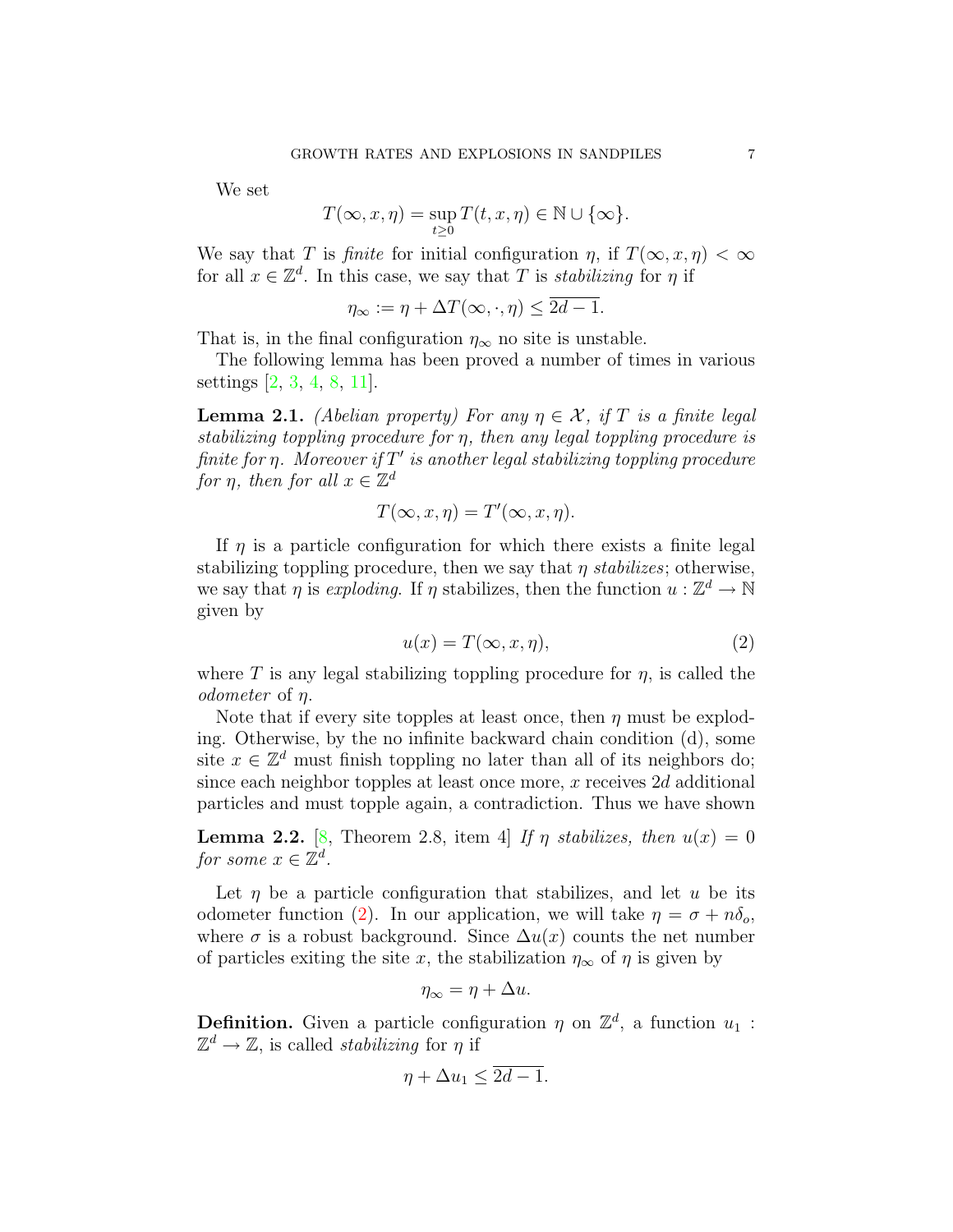Informally, we may think of  $\eta + \Delta u_1$  as the configuration obtained from  $\eta$  by performing  $u_1(x)$  topplings at each site  $x \in \mathbb{Z}^d$ . Note, however, that the above definition makes no requirement that these topplings be legal; that is, they may produce sites with a negative number of particles.

Our proof of Theorem [1.1](#page-3-0) rests on the following lemma, which characterizes the odometer function  $u$  as minimal among all nonnegative stabilizing functions. Deepak Dhar has aptly called this a "least action principle," in the sense that the number of topplings in a legal toppling sequence is the minimum number required to stabilize the configuration. In fact, more is true: not only is the total number of topplings minimized, but each vertex does the minimum amount of work required of it to stabilize the configuration.

According to the abelian property, if we use a legal toppling procedure to stabilize  $\eta$ , then each site x topples exactly  $u(x)$  times, regardless of the choice of procedure. The least action principle says that in any sequence of topplings that stabilizes  $\eta$ , even if some of those topplings are illegal, each site x topples at least  $u(x)$  times.

<span id="page-7-0"></span>Lemma 2.3. (Least Action Principle) Let  $\eta$  be a particle configuration on  $\mathbb{Z}^d$  that is not exploding, and let u be its odometer. If  $u_1 : \mathbb{Z}^d \to \mathbb{N}$ is stabilizing for  $\eta$ , then  $u_1 \geq u$ .

*Proof.* To compare  $u_1$  to the odometer, we use the following discrete time legal toppling procedure  $T'$ . Enumerate the sites in  $\mathbb{Z}^d$ . Call a site  $x \in \mathbb{Z}^d$  ready if it has at least 2d particles and has toppled fewer than  $u_1(x)$  times. At each time step, if there are any ready sites, topple the smallest ready site.

Write  $u'(x) = T'(\infty, x, \eta)$  for the number of times x topples during this procedure. We will show that  $u' = u$ . If  $\eta' = \eta + \Delta u'$  is stable, then  $T'$  is stabilizing as well as legal, so  $u' = u$  by the abelian property. Otherwise,  $\eta'$  has some unstable site y. We must have  $u'(y) = u_1(y)$ ; otherwise, y would still be ready. Writing  $u'' = u_1 - u'$ , we obtain

$$
(\eta + \Delta u_1)(y) = \eta'(y) + \Delta u''(y) \ge \eta'(y) \ge 2d
$$

since  $u''(y) = 0$ . This contradicts the assumption that  $u_1$  is stabilizing.  $\Box$ 

We pause here to record a closely related fact. If  $u_1, u_2$  are functions on  $\mathbb{Z}^d$ , write  $\min(u_1, u_2)$  for their pointwise minimum. If  $x \in \mathbb{Z}^d$  is a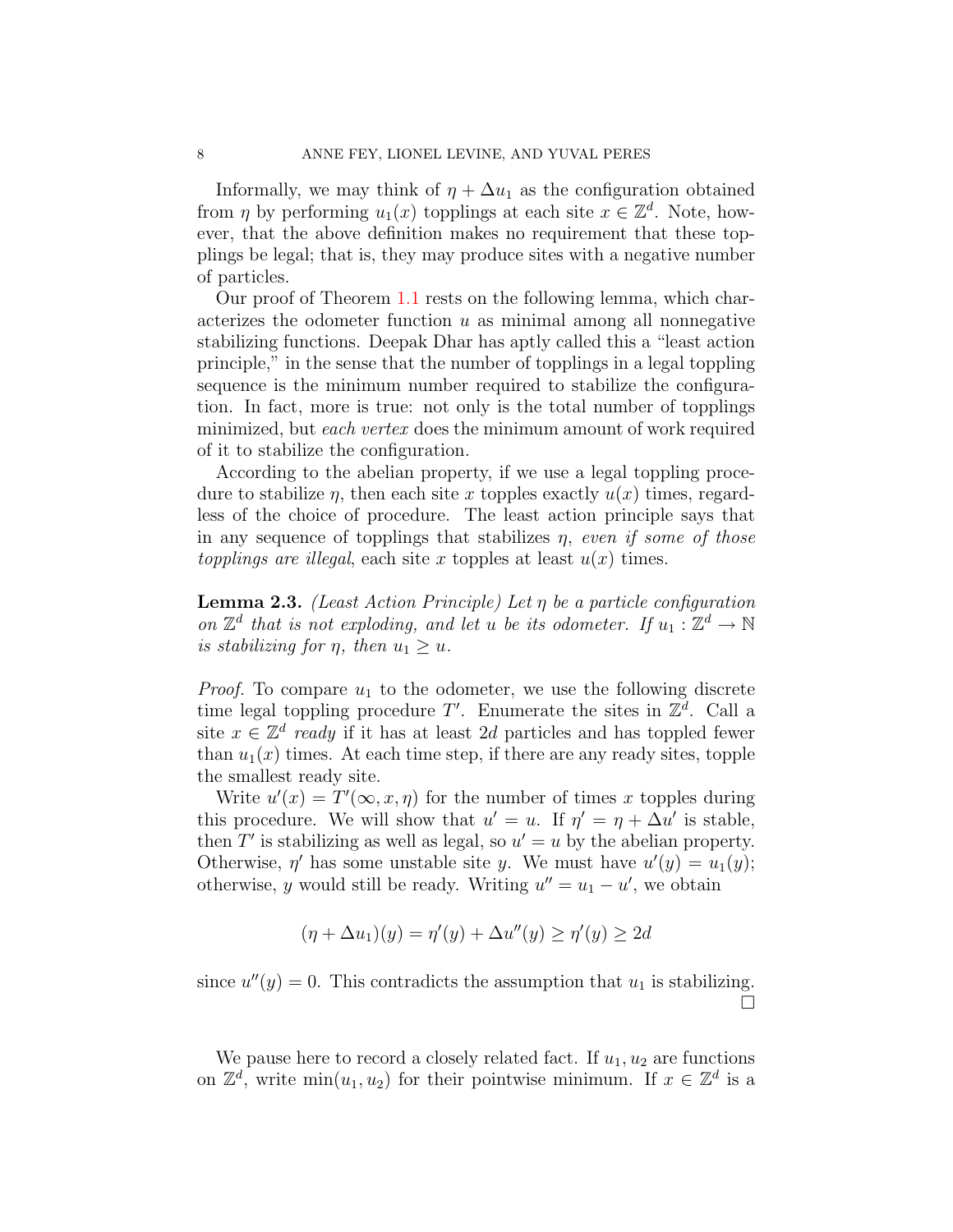site where  $u_1(x) \leq u_2(x)$ , then

$$
\Delta \min(u_1, u_2)(x) = \sum_{y \sim x} \min(u_1(y), u_2(y)) - 2d u_1(x)
$$
  

$$
\leq \sum_{y \sim x} u_1(y) - 2d u_1(x) = \Delta u_1(x).
$$

Likewise, if  $u_1(x) > u_2(x)$ , then  $\Delta \min(u_1, u_2)(x) \leq \Delta u_2(x)$ . So

$$
\Delta \min(u_1, u_2) \leq \max(\Delta u_1, \Delta u_2).
$$

As a consequence, we obtain the following.

<span id="page-8-2"></span>**Lemma 2.4.** If  $u_1$  and  $u_2$  are stabilizing for  $\sigma$ , then  $\min(u_1, u_2)$  is also stabilizing for  $\sigma$ .

*Proof.* 
$$
\sigma + \Delta \min(u_1, u_2) \le \max(\sigma + \Delta u_1, \sigma + \Delta u_2) \le 2d - 1.
$$

The set of stabilizing functions is also closed under adding any constant function, giving it the structure of a module over the tropical semiring  $(\mathbb{Z}, \min, +)$ . A related module is studied in [\[9\]](#page-18-9).

## 3. Growth Rates

<span id="page-8-0"></span>Fix an integer  $h \leq 2d - 2$ , and let  $\eta$  be the configuration  $\overline{h} + n\delta_o$ on  $\mathbb{Z}^d$ . Let  $S_n$  be the set of sites that ever topple or receive a particle during the stabilization of  $\eta$  (in [\[10\]](#page-18-6) these were called "visited" sites). Note that if  $y$  receives a particle, then one of its neighbors must have toppled. Thus  $S_n$  is related to the set  $T_n$  of sites that topple by

$$
S_n = T_n \cup \partial T_n
$$

where for  $A \subset \mathbb{Z}^d$  we write

$$
\partial A = \{ y \in \mathbb{Z}^d : y \notin A, \exists z \in A, z \sim y \}.
$$

Write  $|x| = (x_1^2 + \ldots + x_d^2)^{1/2}$  for the Euclidean norm on  $\mathbb{Z}^d$ , and for  $r > 0$  let

$$
B_r = \{ x \in \mathbb{Z}^d \, : \, |x| < r \}
$$

be the ball of radius r centered at the origin in  $\mathbb{Z}^d$ . Let  $\omega_d$  be the volume of the unit ball in  $\mathbb{R}^d$ . For the proof of Theorem [1.1,](#page-3-0) we take as a starting point the following result of [\[10\]](#page-18-6).

<span id="page-8-1"></span>**Theorem 3.1.** [\[10,](#page-18-6) Theorem 4.1] Fix an integer  $h \leq 2d - 2$ . For any  $n \geq 1$ , we have

 $B_{c_1r-c_2} \subset S_n$ where r is such that  $n = \omega_d r^d$ , and  $c_1 = (2d - 1 - h)^{-1/d}$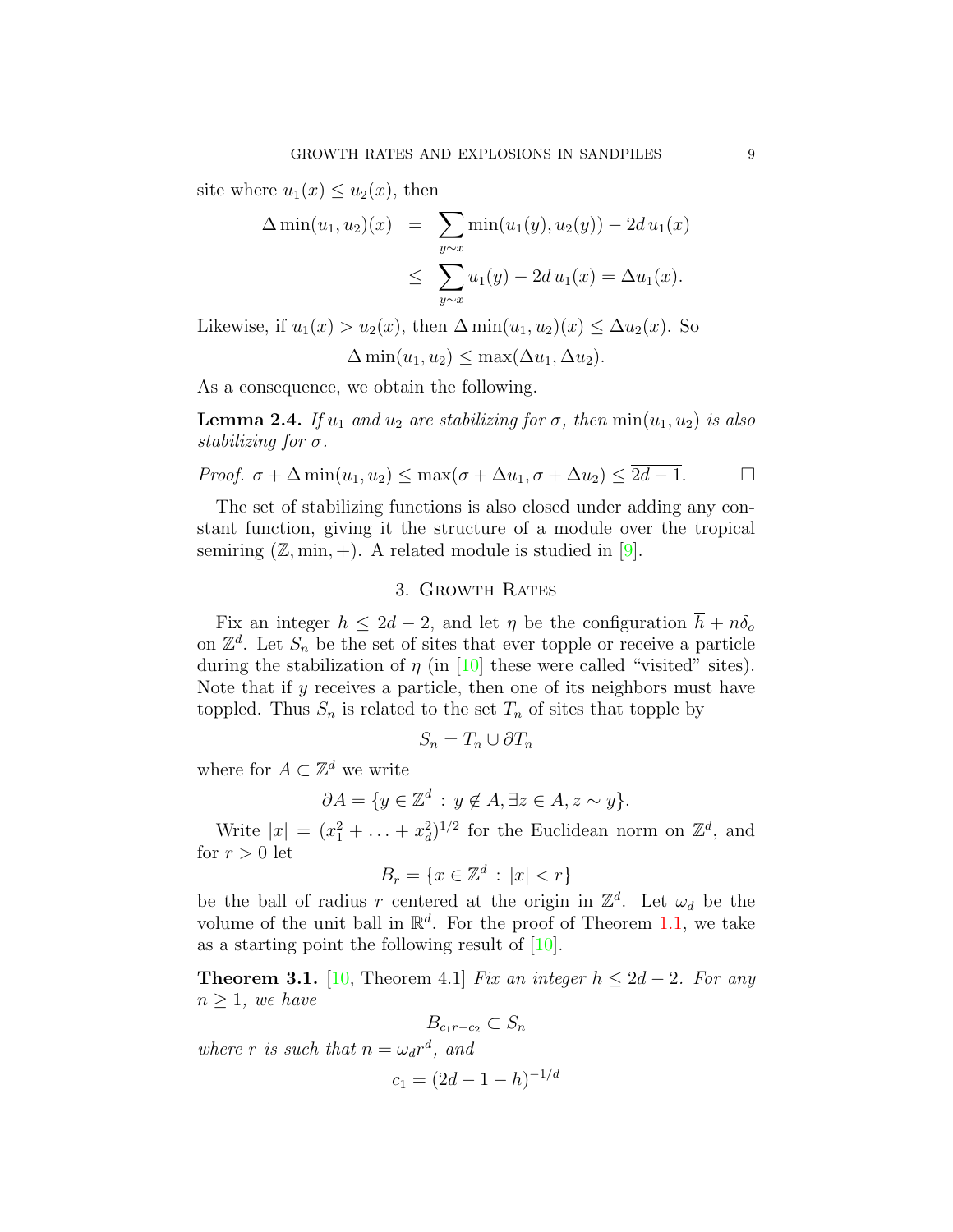and  $c_2$  is a constant depending only on d. Moreover if  $h \leq d-1$ , then for any  $n \geq 1$  and any  $\epsilon > 0$  we have

<span id="page-9-0"></span>
$$
S_n \subset B_{c_1' r + c_2'} \tag{3}
$$

where

$$
c_1'=(d-\epsilon-h)^{-1/d}
$$

and  $c'_2$  is independent of n but may depend on d, h and  $\epsilon$ .

Note that  $h$  may be negative, in which case the background  $h$  corresponds to each site in  $\mathbb{Z}^d$  starting with a "hole" of depth  $H = -h$ .

We are grateful to Haiyan Liu for pointing out a gap in the proof of the outer bound  $(3)$ . The gap occurs in Lemma 4.2 of  $[10]$ , which is valid only for  $H \geq 0$ . We correct this gap in section [3.1.](#page-9-1) Next, in section [3.2,](#page-10-0) we explain our technique of "background modification," and use it to deduce Theorem [1.1](#page-3-0) from Theorem [3.1.](#page-8-1)

<span id="page-9-1"></span>3.1. Low Background Height. Fix  $0 \leq h \leq d-1$ , let  $\eta$  be the configuration  $\overline{h} + n\delta_o$  on  $\mathbb{Z}^d$ , and consider the odometer function

 $u_n(x)$  = number of times x topples during the stabilization of  $\eta$ .

The normalization of the odometer function and of the discrete Laplacian  $(1)$  differs by a factor of 2d from the one used in [\[10\]](#page-18-6). It is the most convenient normalization for the abelian sandpile, since 2d particles move in every toppling.

In [\[10\]](#page-18-6) it is proved that for every site  $x \in \mathbb{Z}^d$  with  $c'_1 r - 1 < |x| \le c'_1 r$ we have

$$
u_n(x) \leq c
$$

where c is a constant which may depend on d, h and  $\epsilon$  but not on n. (In the notation of [\[10\]](#page-18-6),  $c = c_2^{\prime}/2d$ .)

It follows that  $u_n$  is uniformly bounded outside the ball  $B_{c'_1r}$ ; indeed, if  $|x| > c'_1 r$ , then setting  $n' = \left[\omega_d(|x|/c'_1)^d\right]$ , since  $n \leq n'$  we have by the abelian property

$$
u_n(x) \le u_{n'}(x) \le c.
$$

The next lemma shows that in fact,  $u_n = 0$  outside the slightly larger ball  $B_{c'_1r+c-1}$ . Hence  $T_n \subset B_{c'_1r+c-1}$ , and hence  $S_n \subset B_{c'_1r+c}$ , which completes the proof of [\(3\)](#page-9-0).

**Lemma 3.2.** For all  $j = 0, 1, \ldots, c$  and all  $x \in \mathbb{Z}^d$  with  $|x| > c'_1 r + j - 1$ , we have

$$
u_n(x) \le c - j.
$$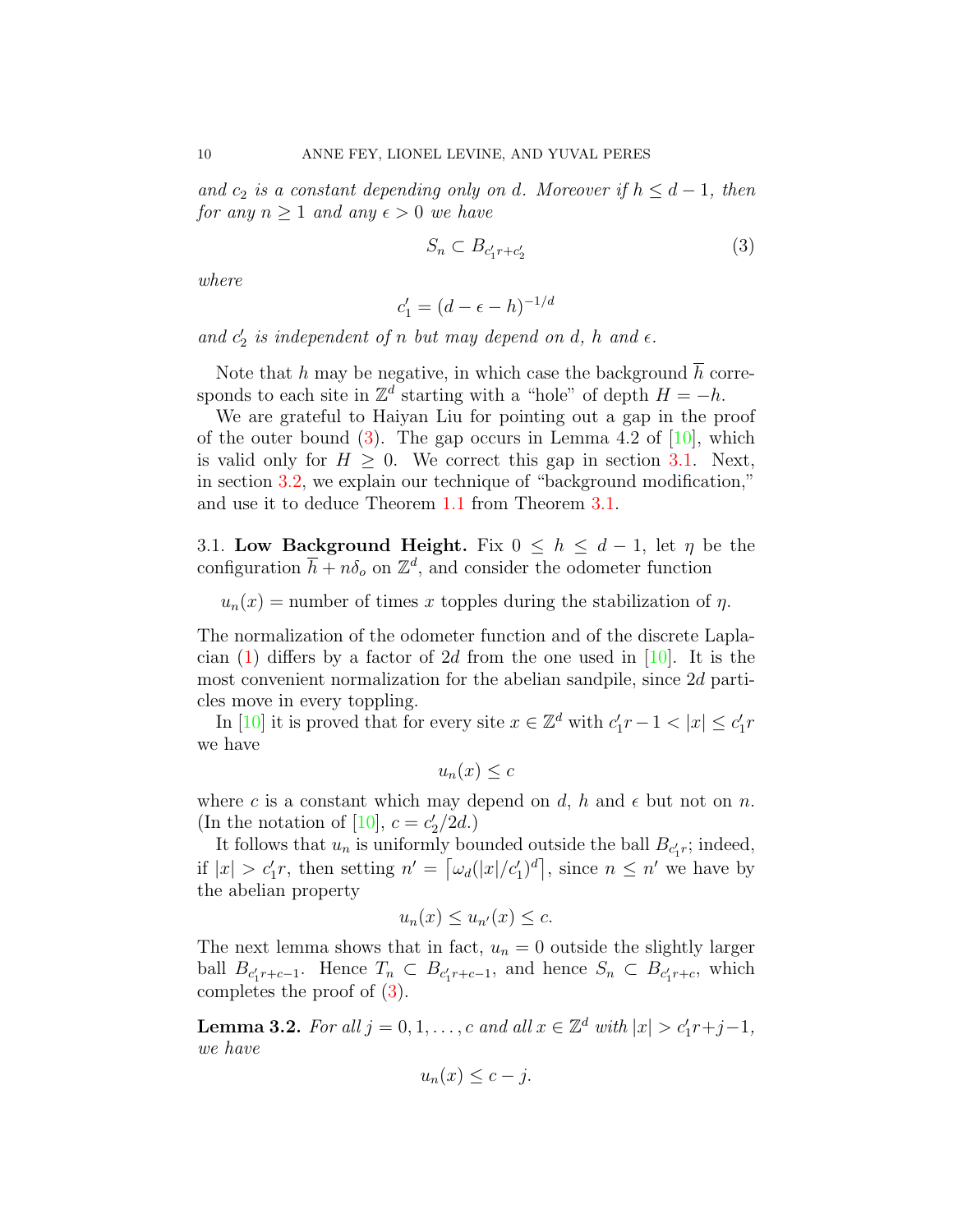Proof. Let

$$
R_j = \{ x \in \mathbb{Z}^d : |x| > c'_1 r + j - 1 \}.
$$

Note that for any  $x \in R_j$ , all neighbors  $y \sim x$  lie in  $R_{j-1}$ , and at least d neighbors have  $|y| \ge |x|$ , so at least d neighbors lie in  $R_j$ .

We will prove the lemma by induction on  $i$ . Let

$$
U_j = \{ x \in R_j \, | \, u_n(x) > c - j \}.
$$

If  $U_j$  is empty, then the proof is complete. Otherwise, by the no infinite backward chain condition, there exists a site  $x \in U_j$  that finishes toppling no later than all of its neighbors in  $U_j$ . By the inductive hypothesis, every neighbor  $y$  of  $x$  satisfies.

$$
u_n(y) \le c - j + 1.
$$

Just before x topples for the last time, each neighbor  $y \in U_j$  has not yet toppled for the last time, so y has toppled at most  $c-j$  times. Moreover, each neighbor  $y \in R_i - U_j$  has toppled at most  $c - j$  times; and each neighbor  $y \notin R_j$  has toppled at most  $c-j+1$  times. Hence, just before it topples for the last time, x has received at most  $d(c-j)+d(c-j+1)$ chips and emitted at least  $2d(c-j)$  chips, leaving it with at most  $h+d$ chips. Since  $h \leq d-1$ , this is not enough chips to topple, which gives the required contradiction.

<span id="page-10-0"></span>3.2. High Background Height. To prove Theorem [1.1](#page-3-0) using the least action principle (Lemma [2.3\)](#page-7-0), for each coordinate  $i = 1, \ldots, d$  we will construct a toppling function  $g_i$  supported in the slab

<span id="page-10-1"></span>
$$
A_{i,r} = \{ x \in \mathbb{Z}^d : |x_i| \le r \}. \tag{4}
$$

The effect of toppling according to  $g_i$  will be to modify the constant background height  $h$  by "clearing out" particles down to height at most  $d-1$  in a smaller slab  $A_{i,r_0}$  and "piling them up" to height at most  $2d-1$  outside  $A_{i,r_0}$ . We will see that this can be done while keeping  $r_0$  proportional to r.

On this modified background,  $n$  particles at the origin will spread with a growth rate at most according to  $h = d - 1$ , provided n is small enough so that the particles do not spread outside  $Q_{r_0}$ . This growth rate is controlled by Theorem  $3.1: n$  $3.1: n$  particles on constant background height  $d-1$  in  $\mathbb{Z}^d$  spread at most a distance of order  $n^{1/d}$ . Since  $r_0$  is proportional to r, we can therefore choose n proportional to  $r^d$ .

The desired background modification can be accomplished a function of just one coordinate,  $g_i(x_1, \ldots, x_d) = g(x_i)$ . The next lemma spares us the need to specify q explicitly; it suffices to specify how the background is modified. In the lemma, g plays the role of toppling function on  $\mathbb{Z}$ , and f represents the net change in height of the configuration.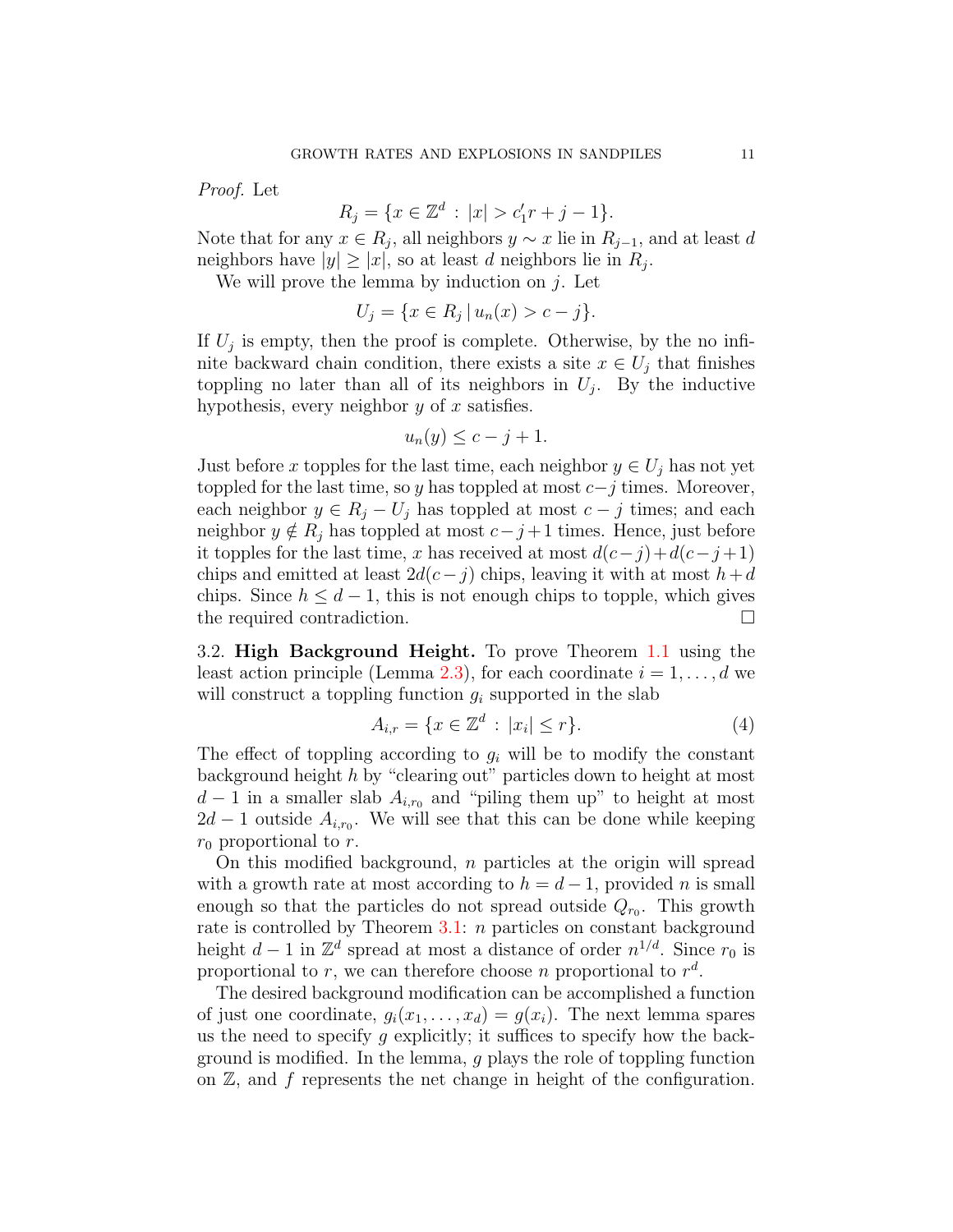The conditions [\(5\)](#page-11-0) mean in words that topplings cannot change the total number of particles, nor the center of mass of a configuration.

<span id="page-11-1"></span>**Lemma 3.3.** If  $f : \mathbb{Z} \to \mathbb{Z}$  is supported on a finite interval  $I = [-a, b]$ , and

<span id="page-11-0"></span>
$$
\sum_{y \in I} f(y) = \sum_{y \in I} y f(y) = 0,\tag{5}
$$

then  $f = \Delta g$  for an integer-valued function g supported on the interval  $I' = [1 - a, b - 1]$ . Moreover, if there are no  $x_1 < x_2 < x_3$  such that  $f(x_1) < 0, f(x_2) > 0$  and  $f(x_3) < 0,$  then  $g \ge 0$ .

Proof. Let

$$
g(x) = \sum_{y=-a}^{x-1} (x - y) f(y).
$$

Then for  $x \geq b$  we have

$$
g(x) = x \sum_{y=-a}^{b} f(y) - \sum_{y=-a}^{b} yf(y) = 0
$$

so  $g$  is supported on  $I'$ . Also

$$
\Delta g(x) = g(x+1) - 2g(x) + g(x-1)
$$
  
=  $f(x) + \sum_{y=-a}^{x-2} ((x+1-y) - 2(x-y) + (x-1-y)) f(y)$   
=  $f(x)$ 

as desired.

If  $g(z) < 0$  for some z, then since  $g(-a) = g(b) = 0$ , the difference

$$
Dg(y) = g(y+1) - g(y)
$$

satisfies  $Dg(y_1) < 0$  and  $Dg(y_2) > 0$  for some  $y_1 < z \le y_2$ . Hence the second difference

$$
f(x) = \Delta g(x) = Dg(x) - Dg(x - 1)
$$

satisfies  $f(x_1) < 0$ ,  $f(x_2) > 0$  and  $f(x_3) < 0$  for some  $x_1 \le y_1 < x_2 \le$  $y_2 < x_3$ .

*Proof of Theorem [1.1.](#page-3-0)* For each  $i = 1, \ldots, d$  we will construct a nonnegative function  $u_i$  on  $\mathbb{Z}^d$  which is stabilizing for the configuration  $\overline{h} + n\delta_o$ , and supported on the infinite slab  $A_{i,r}$ ; see [\(4\)](#page-10-1).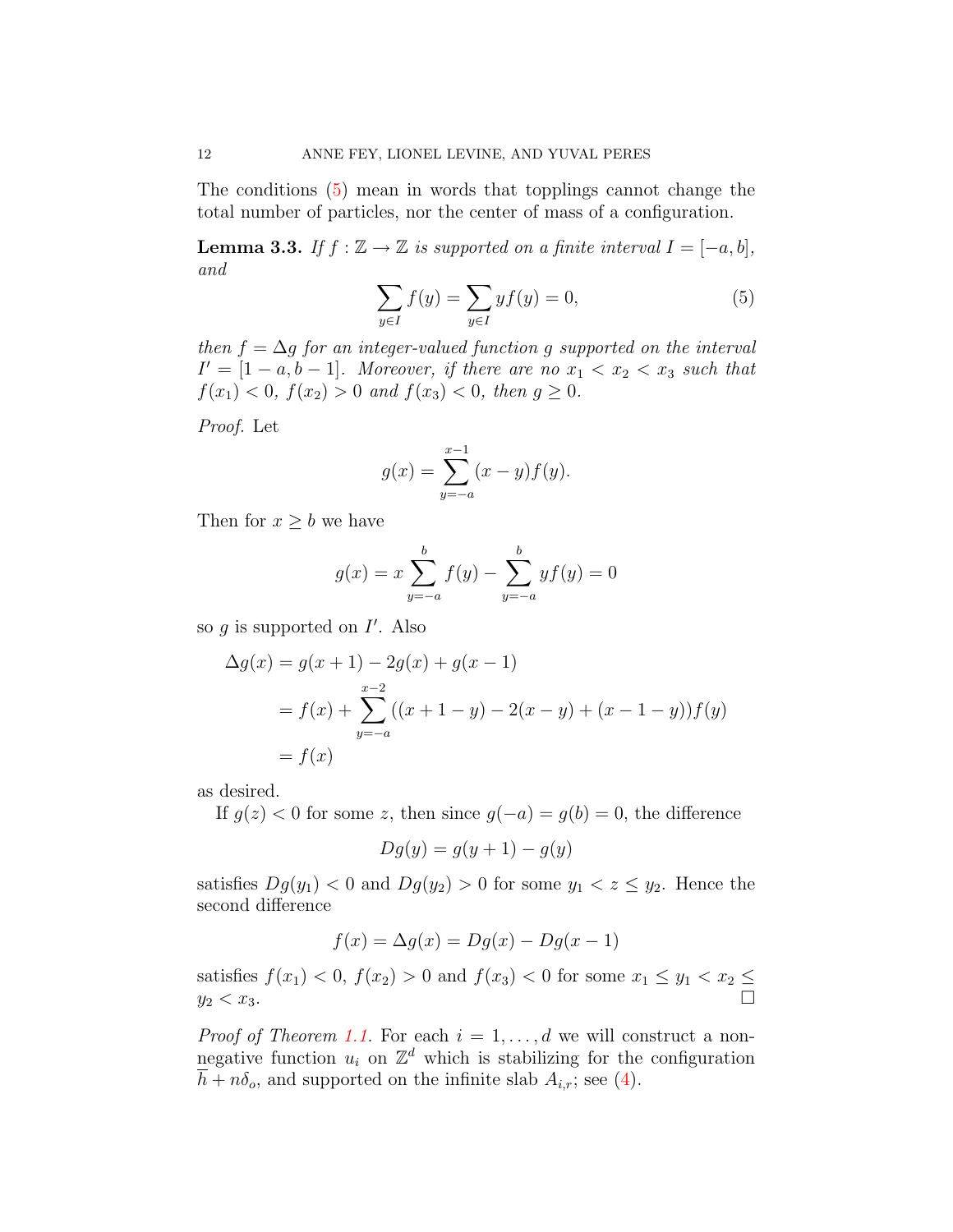By the least action principle, Lemma  $2.3$ , the odometer function  $u$ satisfies  $u \leq u_i$  for  $i = 1, ..., d$ . Since  $T_{n,d,\overline{h}}$  is the support of u, we obtain

$$
T_{n,d,\overline{h}} \subseteq \bigcap_{i=1}^d A_{i,r} = Q_r.
$$

To construct  $u_i$ , let  $w: \mathbb{Z}^d \to \mathbb{N}$  be the odometer function for the configuration  $\overline{d-1} + n\delta_o$ . By Theorem [3.1,](#page-8-1) if n is sufficiently large, then  $w$  is supported on the ball centered at the origin of radius

$$
\rho = \left(1 + \frac{\epsilon}{2d}\right) \left(\frac{n}{\omega_d}\right)^{1/d}.\tag{6}
$$

In particular, w vanishes outside the cube  $Q_{\rho}$ .

Let  $r_0$  be the smallest integer multiple of  $2d-1-h$  exceeding  $\rho$ , and let

$$
r_1 = \frac{d}{2d - 1 - h} r_0.
$$

Let  $f : \mathbb{Z} \to \mathbb{Z}$  be given by

$$
f(x) = \begin{cases} 2(d-1-h), & x = 0\\ d-1-h, & 0 < |x| < r_0\\ 2d-1-h, & r_0 \le |x| < r_1\\ 0, & |x| \ge r_1. \end{cases}
$$

Then with  $I = [1 - r_1, r_1 - 1]$ 

$$
\sum_{y \in I} f(y) = 2r_0(d - 1 - h) + (2r_1 - 2r_0)(2d - 1 - h)
$$

$$
= -2dr_0 + 2(2d - 1 - h)r_1 = 0.
$$

Since  $f(y) = f(-y)$  we have  $\sum_{y \in I} y f(y) = 0$ . By Lemma [3.3,](#page-11-1)  $f = \Delta g$ for a nonnegative integer-valued function  $g$  supported on the interval  $I' = [2 - r_1, r_1 - 2].$ 

For  $x = (x_1, \ldots, x_d) \in \mathbb{Z}^d$ , define

$$
u_i(x) = w(x) + g(x_i).
$$

Note that the function  $g(x_i)$  has d-dimensional Laplacian  $f(x_i)$ . Inside the cube  $Q_{\rho}$ , we have  $f(x_i) \leq d - 1 - h$ , hence inside  $Q_{\rho}$ 

$$
h + n\delta_o + \Delta u_i \le d - 1 + n\delta_o + \Delta w \le 2d - 1.
$$

Outside  $Q_{\rho}$ , since w vanishes and  $f(x_i) \leq 2d - 1 - h$ , we have

$$
h + n\delta_o + \Delta u_i \le 2d - 1.
$$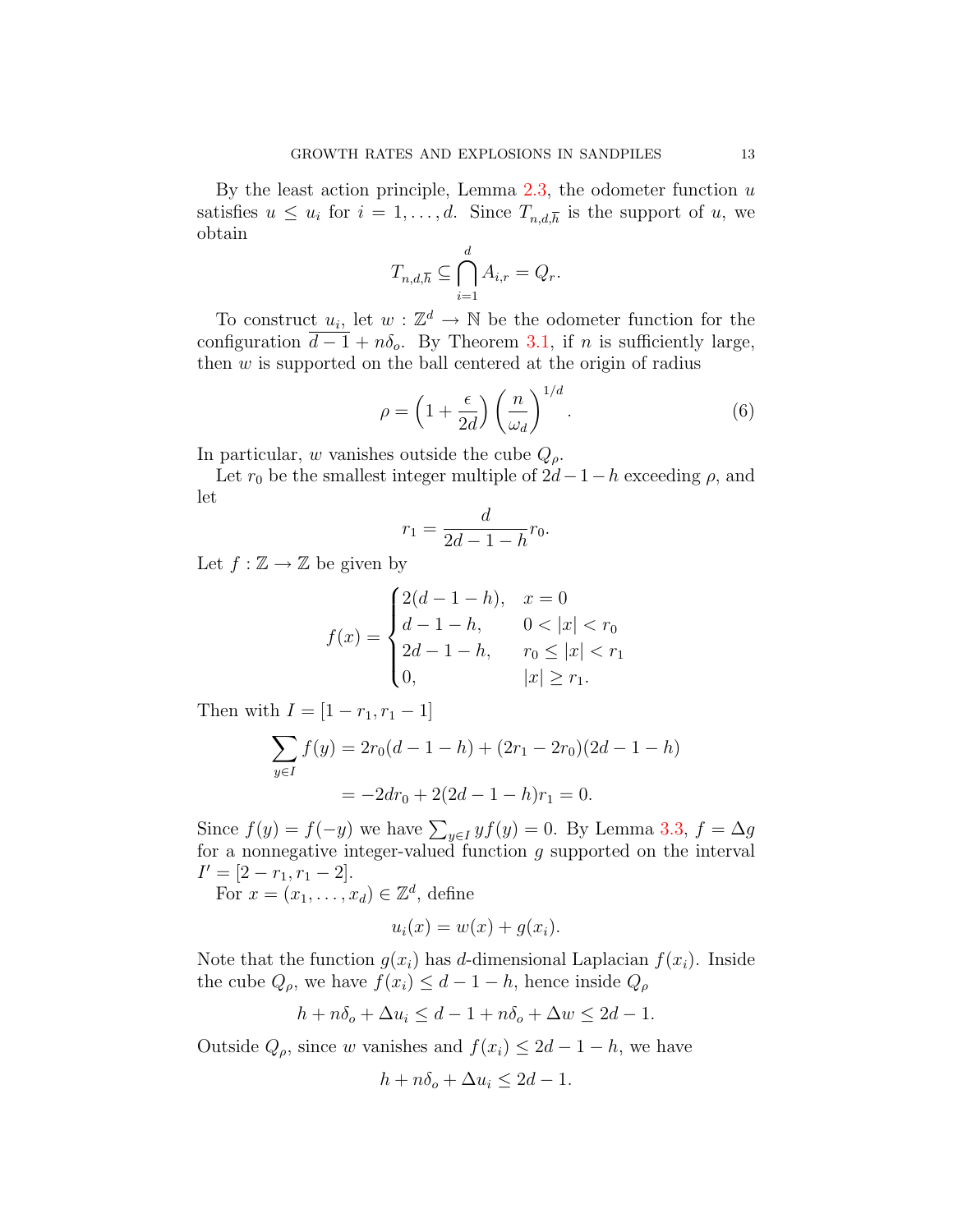

FIGURE 3. Left: The stable configuration  $\overline{2} + n\delta_o +$  $\Delta \min(u_1, u_2)$  constructed in the proof of Theorem [1.1.](#page-3-0) Sites with negative height, along the diagonals of the square, are colored orange. Right: The stabilization of  $\overline{2} + n\delta_o$ . Here  $n = 10^5$ .

Thus  $u_i$  is stabilizing for  $h + n\delta_o$ . Moreover, since

<span id="page-13-0"></span>
$$
r_1 \le d\left(\frac{\rho}{2d - 1 - h} + 1\right)
$$
  
= 
$$
\frac{d + \epsilon/2}{2d - 1 - h} \left(\frac{n}{\omega_d}\right)^{1/d} + d
$$

we have  $r_1 \leq r$  for sufficiently large n, hence  $u_i$  is supported on the slab  $A_{i,r}$  as desired.

We remark that in addition to bounding the set of sites  $T_{n,d,\overline{h}}$  that topple, the proof gives a bound on the odometer function

 $u(x) = \text{\# times } x$  topples in the stabilization of  $\overline{h} + n\delta_o$  in  $\mathbb{Z}^d$ ,

namely

$$
u(x) \le \min(u_1(x), \dots, u_d(x))
$$
  
=  $w(x) + \min(g(x_1), \dots, g(x_d))$   
=  $w(x) + g(\max |x_i|)$ .

By Lemma [2.4,](#page-8-2) the right side is stabilizing for  $\bar{h} + n\delta_o$ . The resulting stable configuration in the case  $d = h = 2$  is pictured in Figure [3.](#page-13-0)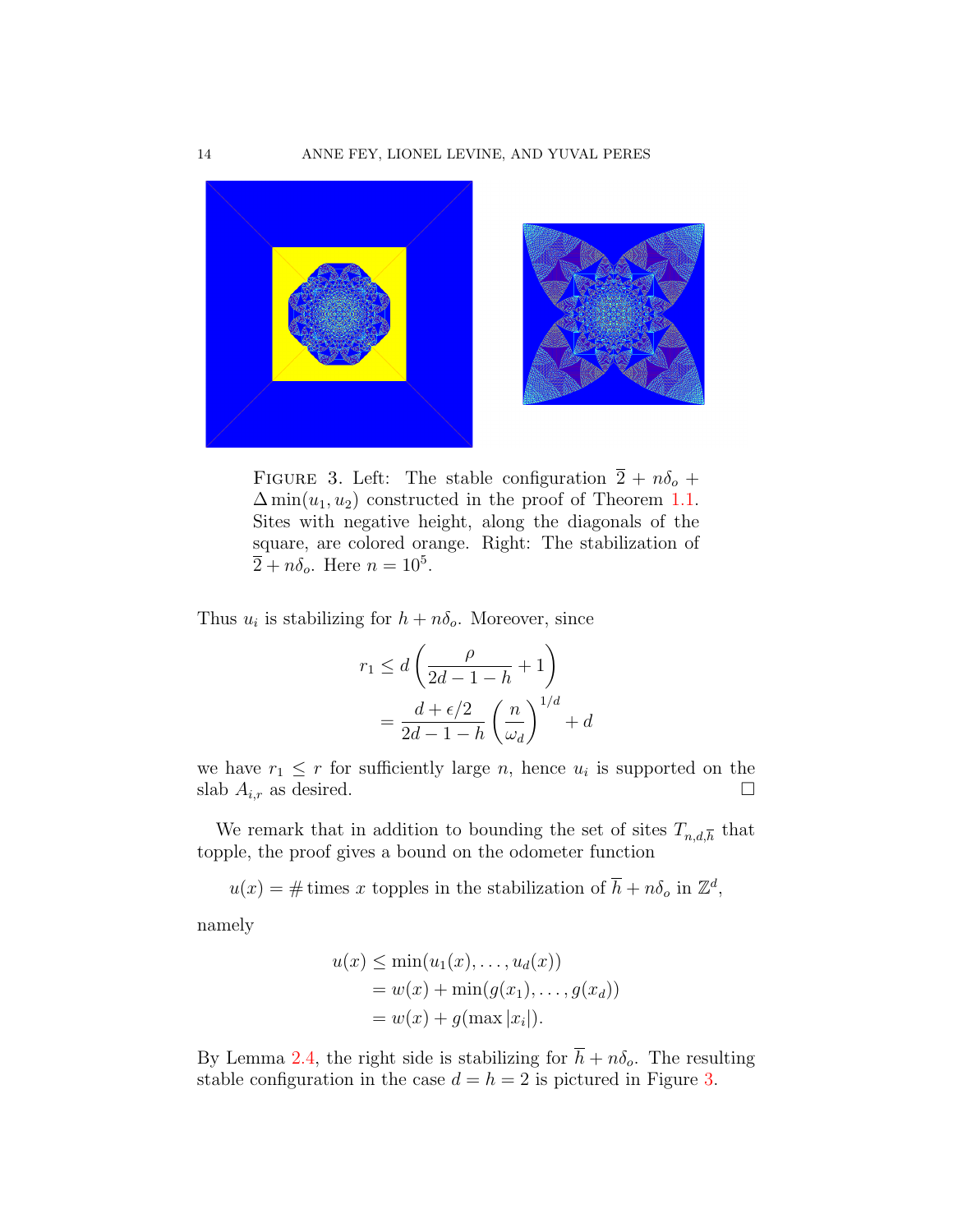The proof of Theorem [1.2](#page-3-1) is identical to that of Theorem [1.1,](#page-3-0) except that we now choose

$$
f(x) = \begin{cases} 2 - 2d, & x = 0 \\ -d, & 0 < |x| < r_0 \text{ and } m \nmid x \\ 1 - d, & 0 < |x| < r_0 \text{ and } m | x \\ 0, & r_0 \le |x| < r_1 \text{ and } m \nmid x \\ 1, & r_0 \le |x| < r_1 \text{ and } m | x \\ 0, & |x| \ge r_1, \end{cases}
$$

where  $r_0$  the smallest integer exceeding  $\rho = \left(1 + \frac{\epsilon}{2d}\right) \left(\frac{n}{\omega_c}\right)$  $\left(\frac{n}{\omega_d}\right)^{1/d}$ , and

$$
r_1 = m(dr_0 - 1).
$$

Then we have that

$$
r_1 \le m\left(d + \frac{\epsilon}{2}\right) \left(\frac{n}{\omega_d}\right)^{1/d} + m(d-1),
$$

so that again  $r_1 \leq r$  for sufficiently large *n*.

### 4. Robust and Explosive Backgrounds

Write  $\psi_1 = e_1, \dots, \psi_d = e_d, \psi_{d+1} = -e_1, \dots, \psi_{2d} = -e_d$  for the 2d coordinate directions in  $\mathbb{Z}^d$ . If R is a rectangular prism in  $\mathbb{Z}^d$ , write

$$
F_i(R) = \{ y : y \notin R, y - \psi_i \in R \}
$$

for the outer face of R in direction  $\psi_i$ .

We will deduce Propositions [1.3](#page-4-1) and [1.4](#page-4-2) from the following slightly more general result.

# <span id="page-14-0"></span>**Theorem 4.1.** Let  $\sigma$  be a background on  $\mathbb{Z}^d$  satisfying

- (i)  $\sigma(x) \geq 2d 2$  for all  $x \in \mathbb{Z}^d$ ; and
- (ii) There exists  $r_0 \in \mathbb{N}$  such that for all  $r \geq r_0$ , each outer face  $F_i(Q_r)$  contains a site x with  $\sigma(x) \geq 2d-1$ .

Then  $\sigma$  is explosive.

*Proof.* By Lemma [2.2,](#page-6-1) in order to prove that a configuration  $\eta$  on  $\mathbb{Z}^d$ is exploding, it suffices to find a toppling procedure in which every site in  $\mathbb{Z}^{\bar{d}}$  topples at least once.

From [\[6,](#page-18-5) Theorem 4.1], if the background height is exactly  $2d - 2$ , then for every  $n$ , the set of sites that topple during stabilization forms a cube  $Q_r$ , and we can choose n so that  $r \ge r_0$ .

Let  $R_0 = Q_r$  and

$$
R_k = R_{k-1} \cup F_{k \text{ mod } 2d}(R_{k-1}), \qquad k \ge 1.
$$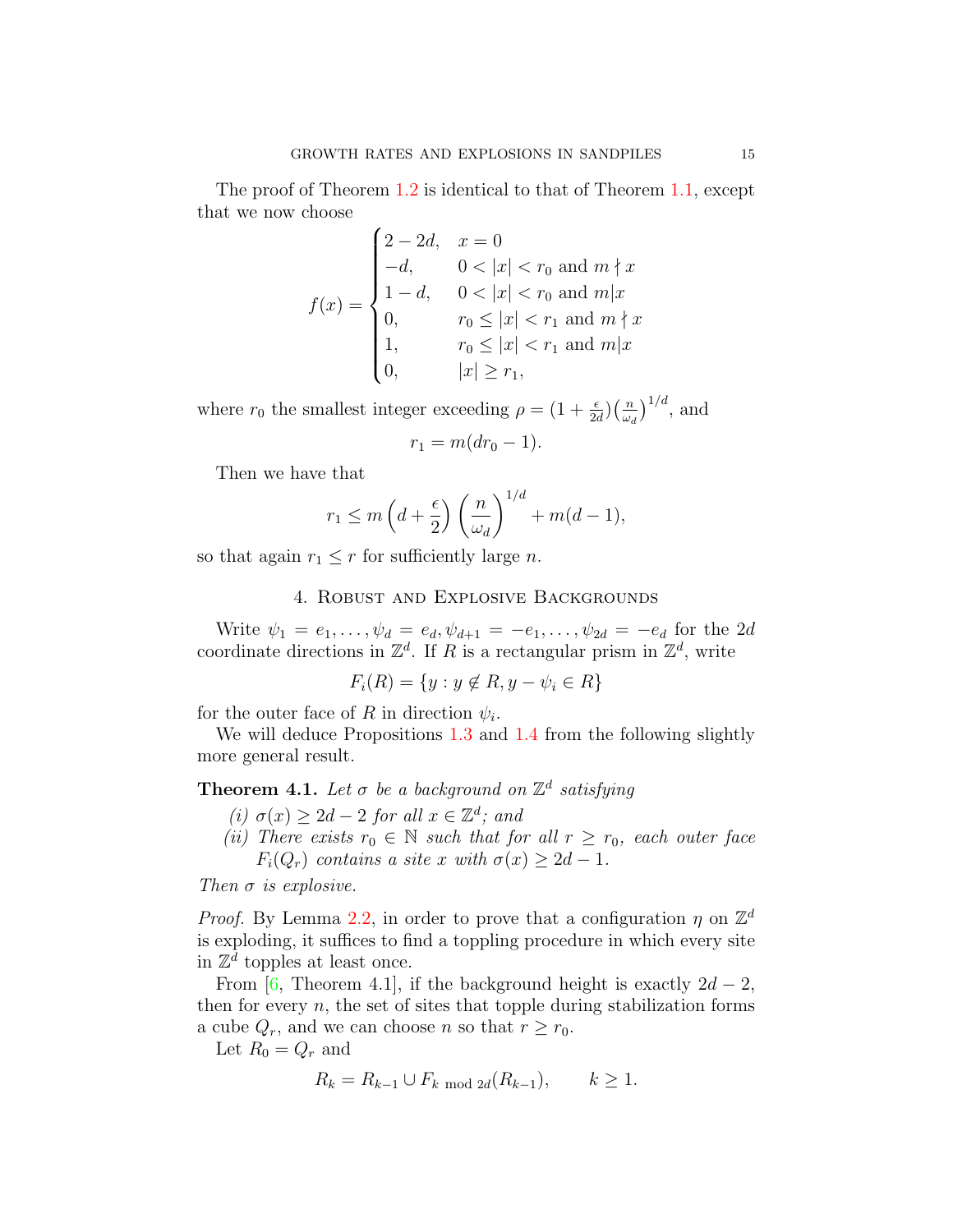We will define a toppling order in stages  $k = 0, 1, 2, \ldots$  so that at the end of stage  $k$ , all sites in  $R_k$  have toppled at least once, and no other sites have toppled. Since  $\bigcup_{k\geq 0} R_k = \mathbb{Z}^{\bar{d}}$ , it follows that every site in  $\mathbb{Z}^d$ topples at least once, so  $\sigma + n\delta_o$  is exploding.

During stage 0, we perform all the topplings that occur in the stabilization of  $2d - 2 + n\delta_o$ . Then every site in the cube  $R_0$  has toppled at least once, and no other sites have toppled. Hence by (i), every site in every outer face of  $R_0$  now has at least  $2d-1$  particles, and by (ii), in every outer face there is at least one unstable site.

The remaining stages are defined inductively. After stage  $k-1$ , every site in  $F = F_k \mod 2d(R_{k-1})$  has at least  $2d-1$  particles, and at least one site  $y \in F$  is unstable. Topple first y, then its neighbors in F, then the sites in  $F$  at distance 2 from  $y$ , and so on, until all sites in  $F$  have toppled once. Now every site in  $R_k$  has toppled at least once, and no sites outside  $R_k$  have toppled, completing the inductive step.  $\Box$ 

To deduce Proposition [1.3](#page-4-1) from Theorem [4.1,](#page-14-0) since

$$
gcd(x_{1j},...,x_{dj}) = 1, \t j = 1,...,d
$$

there exist integers  $a_{ij}$  for  $1 \leq i, j \leq d$ , satisfying

$$
\sum_{i=1}^{d} a_{ij} x_{ij} = 1, \qquad j = 1, \dots, d.
$$

Then for each  $j = 1, \ldots, d$ , the vector

$$
\mathbf{v}_j = \sum_{i=1}^d a_{ij} \mathbf{x}_i \in L
$$

has  $e_j$ -coordinate  $v_{jj} = 1$ , so any hyperplane in  $\mathbb{Z}^d$  parallel to one of the coordinate hyperplanes intersects  $L$ . Moreover,  $L$  contains the vectors  $De_j$  for  $j = 1, ..., d$ , where  $D = \det(x_{ij})_{i,j=1}^d \neq 0$ . Thus L intersects every face  $F_i(Q_r)$  when  $r \geq |D|/2$ .

To deduce Proposition [1.4,](#page-4-2) it remains to check that the configuration  $\overline{2d-2} + \beta$  on  $\mathbb{Z}^d$  satisfies condition (ii) of Theorem [4.1](#page-14-0) with probability 1. Write  $\mathcal{E}_{i,r}$  for the event that  $\beta(x) = 0$  for all  $x \in F_i(Q_r)$ . By the independence of the Bernoulli random variables  $\beta(x)$ , this event has probability

$$
\mathbb{P}(\mathcal{E}_{i,r}) = (1-\epsilon)^{|F_i(Q_r)|} \leq (1-\epsilon)^r.
$$

In particular,  $\sum_{r\geq 1} \sum_{i=1}^{2d} \mathbb{P}(\mathcal{E}_{i,r}) < \infty$ . By the Borel-Cantelli lemma, with probability  $\bar{1}$  only finitely many of the events  $\mathcal{E}_{i,r}$  occur. We remark on the similarity between this argument and Straley's argument for bootstrap percolation [\[5\]](#page-18-10).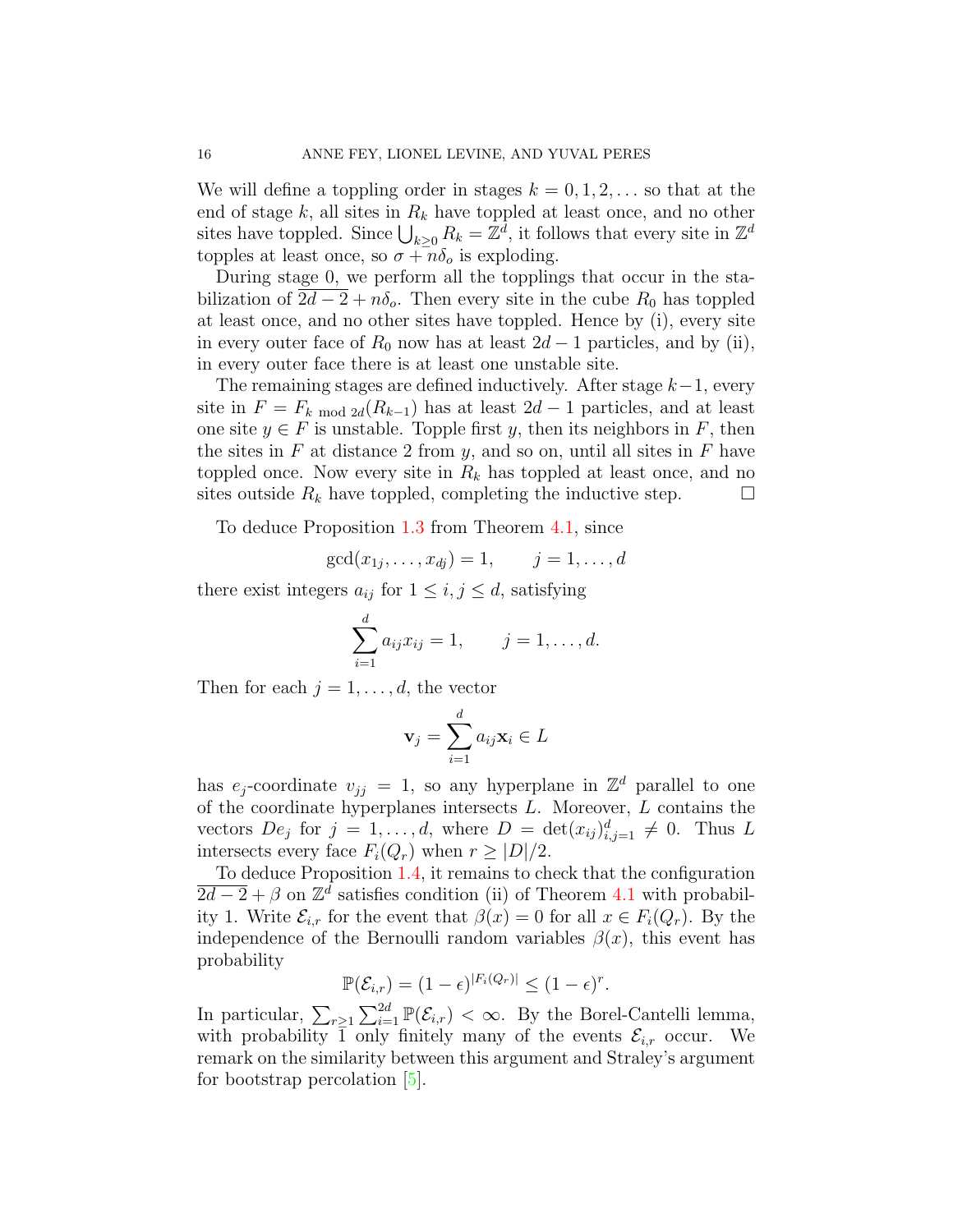We define the box  $\mathcal{B}_r$  as

$$
\mathcal{B}_r = \partial Q_r = \bigcup_{i=1}^{2d} F_i(Q_r).
$$

The following theorem is a partial converse to Theorem [4.1,](#page-14-0) and gives a counterexample to Remark 7.1 in [\[7\]](#page-18-4).

<span id="page-16-0"></span>**Theorem 4.2.** Let  $r_1, r_2, \ldots$  be an increasing sequence of positive integers. Let  $\sigma$  be a stable background on  $\mathbb{Z}^d$  in which every site in  $\mathcal{B}_{r_1} \cup \mathcal{B}_{r_2} \cup \ldots$  has at most 2d – 2 particles. Then  $\sigma$  is robust.

The proof uses the following lemma, which follows from  $[6, \text{Lemma 4.2}]$  $[6, \text{Lemma 4.2}]$ and the abelian property.

<span id="page-16-1"></span>**Lemma 4.3.** If  $\sigma$  is a stable background satisfying  $\sigma(x) \leq 2d - 2$  for all  $x \in \mathcal{B}_r$ , then no sites outside  $Q_r$  topple during the stabilization of  $\sigma + \delta_{\alpha}$ .

*Proof of Theorem [4.2.](#page-16-0)* We need to show that  $\sigma + n\delta_o$  stabilizes in finitely many topplings, for every  $n \in \mathbb{N}$ . We induct on n to show that no sites outside  $Q_{r_n}$  topple during the stabilization of  $\sigma + n\delta_o$ .

By Lemma [4.3,](#page-16-1) no sites outside  $Q_{r_1}$  topple during the stabilization of  $\sigma + \delta_o$ .

Let  $\sigma_n$  be the stabilization of  $\sigma + n\delta_o$ . By the inductive hypothesis, no sites topple outside  $Q_{r_n}$  during this stabilization, so  $\sigma_n(x) \leq 2d - 2$ for all  $x \in \mathcal{B}_{r_{n+1}}$ . By Lemma [4.3,](#page-16-1) no sites outside  $Q_{r_{n+1}}$  topple during the stabilization of  $\sigma_n + \delta_o$ . By the abelian property, a site topples during the stabilization of  $\sigma + (n+1)\delta_o$  if and only if it topples during the stabilization of  $\sigma + n\delta_o$  or during the stabilization of  $\sigma_n + \delta_o$ . This completes the inductive step.  $\Box$ 

Remark. Theorem [4.2](#page-16-0) remains true for arbitrary disjoint rectangular boxes surrounding the origin; they need not be cubical or centered at the origin.

#### 5. Dimensional Reduction

Our argument used properties of the one-dimensional sandpile to bound the growth rate of higher-dimensional sandpiles. There appears to be a deeper relationship between sandpiles in d and  $d-1$  dimensions, which we formulate in the following *dimensional reduction conjecture*. For  $x \in \mathbb{Z}^d$ , let  $\sigma_{n,d}(x)$  be the final number of particles present at x in the stabilization of  $2d-2 + n\delta_o$ . Write rad $(n, d)$  for the radius of the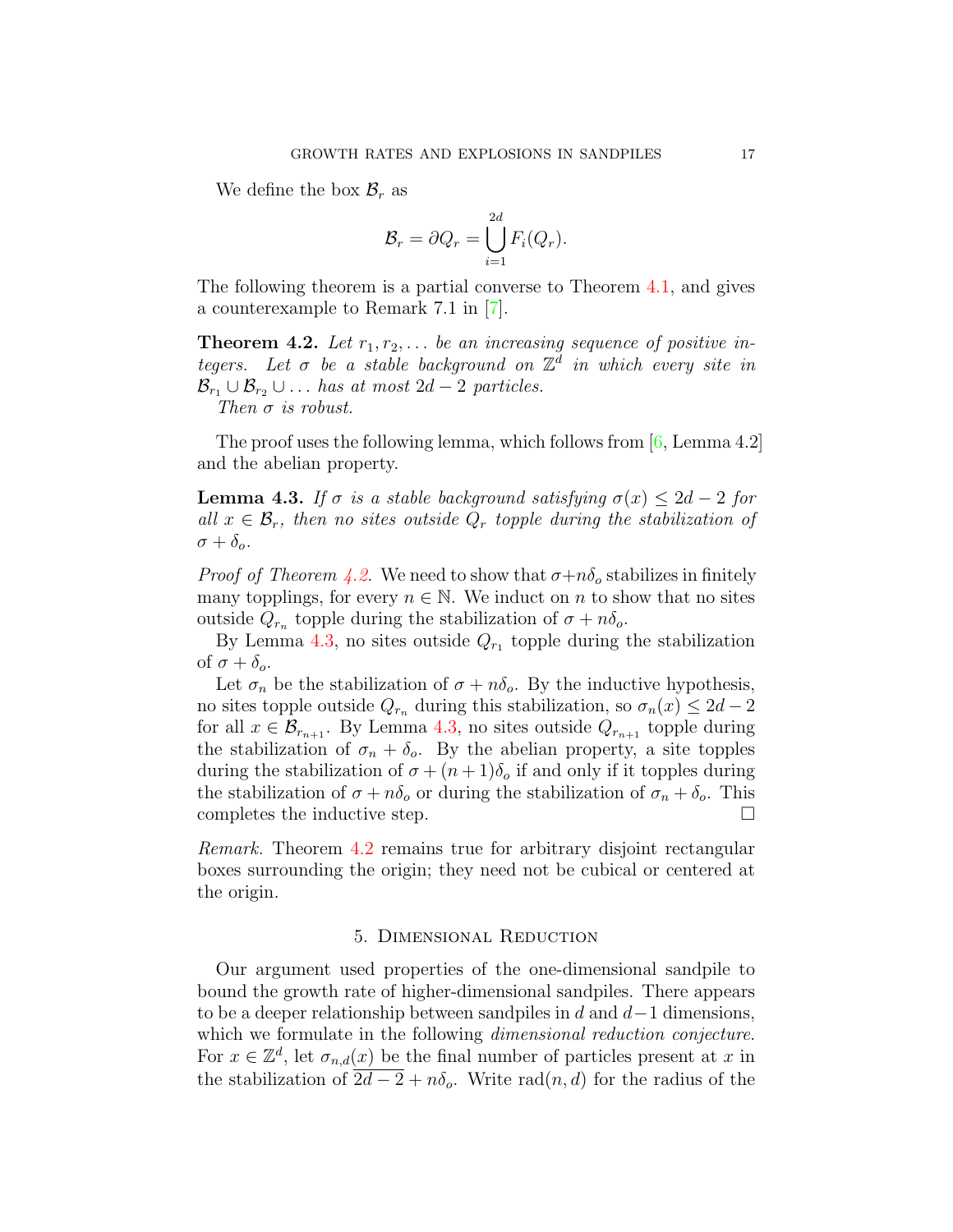

<span id="page-17-0"></span>Figure 4. Left: A two-dimensional slice through the origin of the sandpile of  $n = 5 \cdot 10^6$  particles in  $\mathbb{Z}^3$ on background height  $h = 4$ . Right: The sandpile of  $m = 47465$  particles in  $\mathbb{Z}^2$  on background height  $h = 2$ . Color scheme on left: sites colored blue have 5 particles, turquoise 4, yellow 3, red 2, gray 1, white 0. On right: blue 3 particles, turquoise 2, yellow 1, red 0.

cube  $\{x \in \mathbb{Z}^d | \sigma_{n,d}(x) > 0\}$ . Note that by Theorem [1.1,](#page-3-0) rad $(n,d)$  has order  $n^{1/d}$ .

Identifying  $\mathbb{Z}^{d-1}$  with the hyperplane  $x_d = 0$  in  $\mathbb{Z}^d$ , we would like to compare the slice through the origin  $Q_{rad(n,d)} \cap \mathbb{Z}^{d-1}$  of the d-dimensional sandpile started from *n* particles with a  $(d - 1)$ -dimensional sandpile started from some number  $m$  of particles. Given  $m$ ,  $n$  and  $d$ , let us call a site  $x = (x_1, \ldots, x_{d-1}) \in \mathbb{Z}^{d-1}$  an exact match if

$$
\sigma_{n,d}(x_1,\ldots,x_{d-1},0)=2+\sigma_{m,d-1}(x_1,\ldots,x_{d-1}).
$$

Given  $0 < \lambda < 1$ , consider the subset  $A_{\lambda}$  of the slice through the origin

$$
A_{\lambda} = (Q_{\text{rad}(n,d)} - Q_{\lambda \text{rad}(n,d)}) \cap \mathbb{Z}^{d-1}.
$$

Conjecture 5.1. There exists a constant  $\lambda = \lambda_d < 1$  such that for all  $n \geq 1$  there exists  $m \geq 1$  such that all but  $O(\text{rad}(n,d)^{d-2})$  sites in  $A_{\lambda}$ are exact matches.

The case  $d = 3$  is illustrated in Figure [4.](#page-17-0) Amazingly, except in a region near the origin, the two pictures shown in the figure agree pixel for pixel. For some rare values of  $n$ , certain small "defects" or "filaments" in the two pictures fail to match exactly, which is why we exclude up to  $O(\text{rad}(n, d)^{d-2})$  sites. For simplicity, we have restricted our formulation to the slice through the origin, but dimensional reduction seems